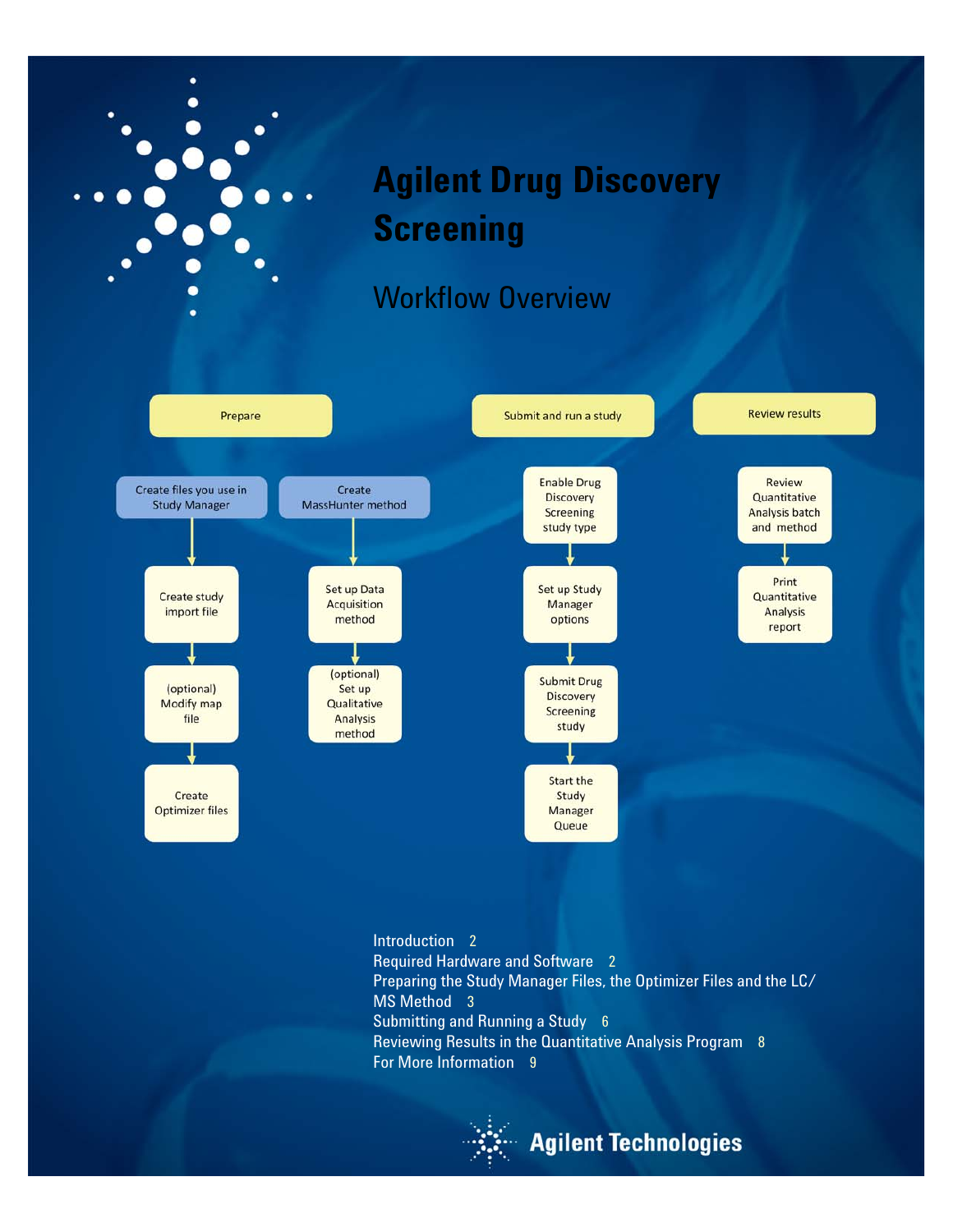#### *Introduction*

<span id="page-1-0"></span>**Introduction** Many laboratories are working on discovering new drugs. One necessary step in this process is Drug Discovery Screening. Drug Discovery Screening encompasses all workflows involving measuring the properties of new chemical entities (NCEs) such as metabolic stability using liver microsomes. When you are doing drug discovery screening, you need to make sure to optimize the method for the compounds that you are screening.

> The Agilent MassHunter Study Manager program has a specific study type that helps you with the process. You create an Excel spreadsheet that contains the information about your samples. Information from the Agilent MassHunter Optimizer program is used automatically to optimize method development. The worklist is created automatically from your Import File and from the Optimizer Database and Project that you select.

> The MassHunter Study Manager program works together with the Agilent Mass-Hunter Workstation Software - Data Acquisition program and the Agilent Mass-Hunter Optimizer program to analyze the data from your Microsoft Excel import file. After you acquire the data, you run the Agilent MassHunter Quantitative Analysis program. When a Drug Discovery Screening study is run, a Quantitative Analysis method and batch are created automatically in the MassHunter Quantitative Analysis program. The information for the Quantitative Analysis method and batch is provided in the Import File in the Compound List worksheet.





*Figure 1 The workflow requires an Agilent LC and a Triple Quadrupole*

You use the following Agilent products to run the workflow described in this guide: • Agilent LC System

- Agilent 1200 Series LC system
- Agilent 1200 Series Rapid Resolution LC system
- Agilent 1220 Infinity Series LC system
- Agilent 1260 Infinity Series LC system
- Agilent 1290 Infinity Series LC system
- Agilent Mass Spectrometer
- 6400 Series Triple Quadrupole LC/MS System
- Agilent software to control the instrument and analyze the data:
- Agilent MassHunter Data Acquisition for QQQ version B.04.00 or higher
- Agilent MassHunter Quantitative Analysis software version B.04.00 Service Pack 2 Pharma or higher

#### <span id="page-1-1"></span>**Required Hardware and Software**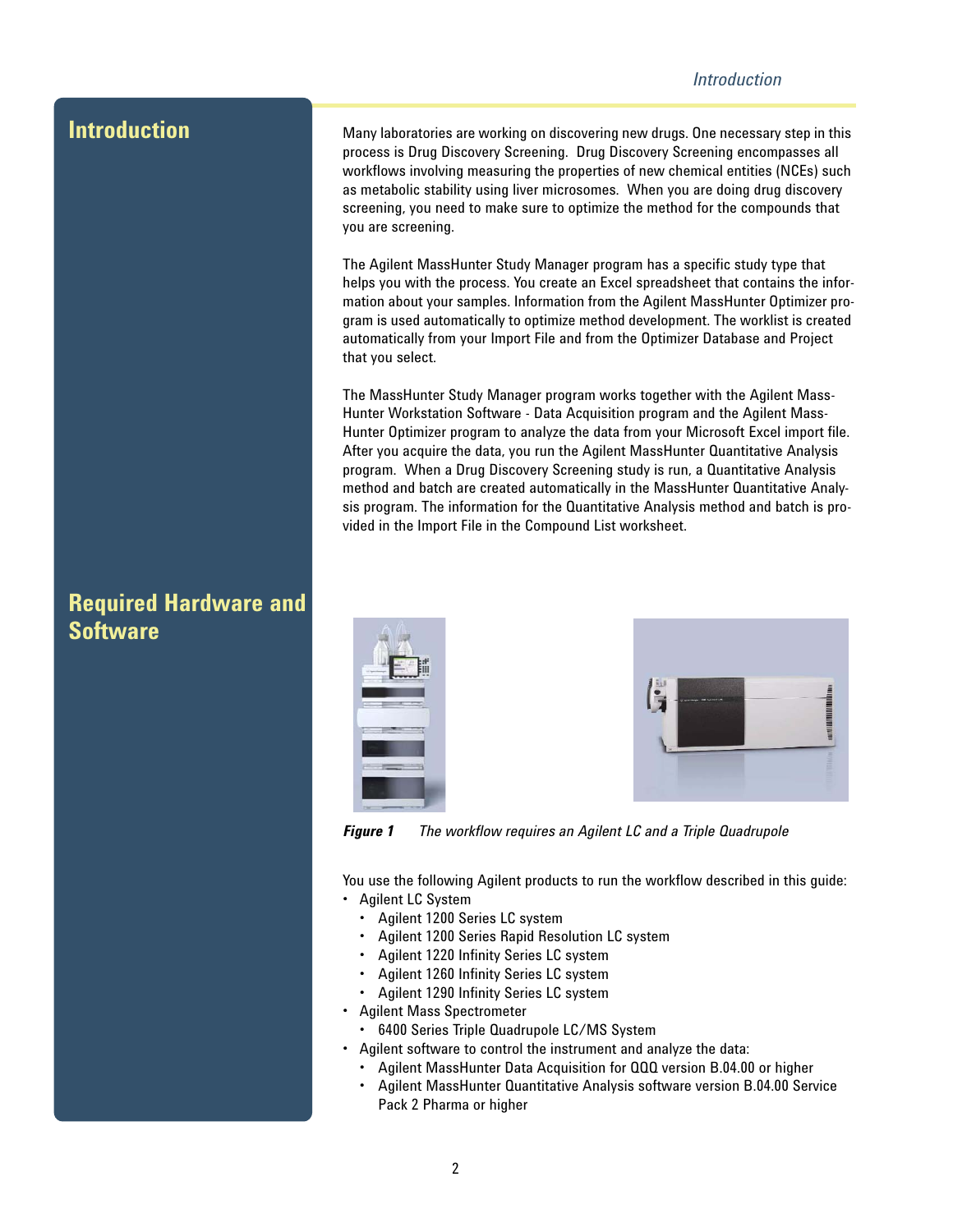### <span id="page-2-0"></span>**Preparing the Study Manager Files, the Optimizer Files and the LC/MS Method**

<span id="page-2-1"></span>

The workflow includes creating Study Manager files and method development. See the *Agilent Drug Discovery Screening Workflow Guide* for details about the steps in this *Workflow Overview*.

You can instead use the Optimizer Automation study type if you want to optimize the compounds first and then run a Drug Discovery Screening study.

**Create Study Manager files** You can submit a study by creating an input file in the Excel program. This section describes the format of this input file. You can modify the MAP file which is used to map the columns in your input file to the columns in the worklist. You use the MAP File Generator program to modify the MAP file. You can also optimize several of the method parameters using the Optimizer program.

Create the study import file **Sample List worksheet.** The format of the Sample List worksheet in the Import File is the following:

- The first line in the input file is usually the column headers. If not, then you set the **First lines as comments** box in the Settings tab of the Map File Generator program. The **First lines as comments** box is set to the number of lines to ignore at the beginning of the input file.
- Each remaining line describes each sample in your study. The following columns are mandatory: **Sample Position**, **Sample Type**, **Data File Name**, **Sample Group**, **Quant Reference Flag**. These columns have a green background in the example below. You do not need to color code the import file. The color was only added to help identify the necessary columns.
- The concentration column is used for the calibration samples.
- The set of Sample Groups in Sample List must match the set of Compound Groups in Compound List.
- One and only one Quant Reference Flag marked for each Sample Group
- Calibration levels are created by scanning concentration levels. Calibration samples are optional.
- The level name for each sample is set to a level corresponding to the concentration. It is possible that a batch does not contain any calibration samples even if an internal standard is present.

| Ch             |                                       | $-9 - (4 - 7) =$                                    |                                                                                         |                                                                                              | Microsoft Excel                                                                        |                                  |                                  |                                                           |                             |                                               |                | $\mathbf{x}$<br>$\equiv$ |
|----------------|---------------------------------------|-----------------------------------------------------|-----------------------------------------------------------------------------------------|----------------------------------------------------------------------------------------------|----------------------------------------------------------------------------------------|----------------------------------|----------------------------------|-----------------------------------------------------------|-----------------------------|-----------------------------------------------|----------------|--------------------------|
|                | Home                                  | Insert                                              | Page Lavout                                                                             | Formulas                                                                                     | Review<br><b>Data</b>                                                                  | View                             | Developer                        | Add-Ins                                                   | Acrobat                     |                                               |                | $\overline{\mathbf{a}}$  |
| Paste          | ¥<br>晒<br>3<br>Clipboard <sup>5</sup> | Calibri<br>$B$ $I$<br>$  \cdot   \cdot A$ .<br>Font | $+11$<br>$\underline{U}$ - $\overrightarrow{A}$ $\overrightarrow{A}$<br>$\overline{12}$ | 昬<br>$\equiv \equiv$<br>품 돌 화<br>Ε<br><b>提建 ※-</b><br>$\overline{\mathbb{F}_M}$<br>Alignment | General<br>$S - \frac{9}{6}$ ,<br>$00.07 + 0.7$<br>$\overline{\mathbb{F}_2}$<br>Number | Format as Table *<br>Cell Styles | Conditional Formatting<br>Styles | da Insert -<br><sup>2</sup> Delete *<br>Format -<br>Cells | Σ<br>$\overline{a}$<br>$O-$ | Sort & Find &<br>Filter * Select *<br>Editina |                |                          |
|                | C <sub>2</sub>                        |                                                     | (m<br>$\checkmark$                                                                      | $f_x$ P <sub>1</sub> -A <sub>1</sub>                                                         |                                                                                        |                                  |                                  |                                                           |                             |                                               |                | ×                        |
|                |                                       |                                                     |                                                                                         |                                                                                              | Drug Discovery Screening Study Modified xls [Compatibility Mode]                       |                                  |                                  |                                                           |                             |                                               |                |                          |
|                |                                       | C                                                   | D                                                                                       | E                                                                                            | F                                                                                      |                                  | G                                | н                                                         |                             |                                               |                |                          |
|                |                                       |                                                     |                                                                                         |                                                                                              | 1 Sample Position Sample Type Concentration Data File Name                             |                                  |                                  | Sample Group Quant Reference Flag MS Param Study          |                             |                                               |                |                          |
| $\overline{2}$ | $P1-A1$                               |                                                     | Calibration                                                                             |                                                                                              | 2 Cal-A VAM L1-2                                                                       | A                                |                                  |                                                           |                             |                                               | 1a             |                          |
| 3              | P1-B1                                 |                                                     | Calibration                                                                             |                                                                                              | 2 Cal-B MDN L1-2                                                                       | B                                |                                  |                                                           |                             |                                               | 2 <sub>b</sub> |                          |
| 4              | $P1-C1$                               |                                                     | Calibration                                                                             |                                                                                              | 2 Cal-C FNS L1-2                                                                       |                                  |                                  |                                                           |                             |                                               | 3c             |                          |
| 5              | $P1-A2$                               |                                                     | Calibration                                                                             |                                                                                              | 5 Cal-A VAM L2-5                                                                       | A                                |                                  |                                                           |                             | 4d                                            |                |                          |
| 6              | $P1-B2$                               |                                                     | Calibration                                                                             |                                                                                              | 5 Cal-B MDN L2-5                                                                       | B                                |                                  |                                                           |                             |                                               | 5e             |                          |
| $\overline{7}$ | $P1-C2$                               |                                                     | Calibration                                                                             |                                                                                              | 5 Cal-C FNS L2-5                                                                       | Ċ                                |                                  |                                                           |                             | 6 f                                           |                |                          |
| 8              | $P1-A3$                               |                                                     | Calibration                                                                             |                                                                                              | 20 Cal-A VAM L3-20                                                                     | A                                |                                  |                                                           |                             |                                               | 7g             |                          |
| 9              | P1-B3                                 |                                                     | Calibration                                                                             |                                                                                              | 20 Cal-B MDN L3-20                                                                     | B                                |                                  |                                                           |                             |                                               | 8h             |                          |
|                | 10 P1-C3                              |                                                     | Calibration                                                                             |                                                                                              | 20 Cal-C FNS L3-20                                                                     |                                  |                                  |                                                           |                             | 9 <sub>i</sub>                                |                |                          |
|                | $H$ 4 $H$ $H$                         |                                                     | Sample List Compound List                                                               | Sheet3 2                                                                                     |                                                                                        |                                  |                                  | пη                                                        |                             |                                               | m              |                          |
| Ready          | 囗                                     |                                                     |                                                                                         |                                                                                              |                                                                                        |                                  |                                  | <b>BOD</b>                                                | $\Theta$<br>100%            | o                                             |                | $\bigoplus$ .:           |

*Figure 2 The Sample List worksheet in the import file in Microsoft Excel*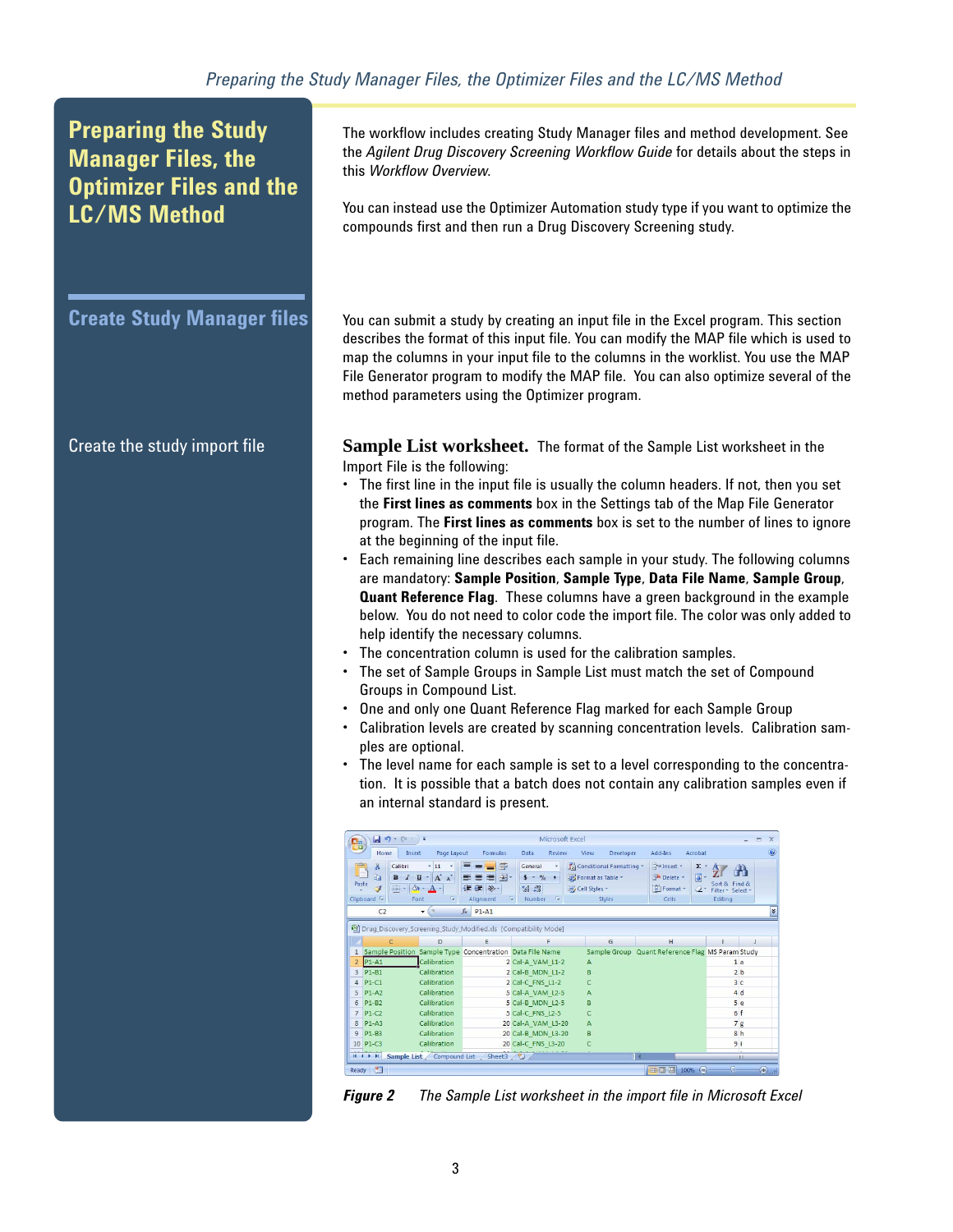**Compound List worksheet.** The format of the Compound List worksheet in the Import File is the following:

- The first line in the input file is the column headers. If not, then you set the **First lines as comments** box in the Settings tab of Map File Generator. The **First lines as comments** box is set to the number of lines to ignore at the beginning of the input file.
	- Each remaining line describes each compound in your study. The following columns are mandatory: **Compound Name**, **Sample Position** and **Compound Group**. These columns have a green background in [Figure](#page-3-0) 3. Either **Compound Formula** or **Compound Mass** also has to be specified. These columns have a yellow background in [Figure](#page-3-0) 3. You do not need to color code the import file. The color was only added to help identify the necessary columns.
- Very often a reference compound is added to every sample; therefore, this compound belongs in every compound group. To do this, you concatenate all the compound groups that it belongs to. For example, if the Compound Group is "A,B,C" and the compound is "reserpine", then "reserpine - A "is added to Compound Group A, and "reserpine - B will be added to Compound Group B and so on. Compound Group names which only contain a letter or a number work well when you need to concatenate Compound Group names.
- The ISTD Flag is optional if there is a reference compound in the Compound Group. The calibration samples in the corresponding sample group will be used to create the calibration curve. A single point calibration curve will be created if there are no calibration samples.

| ٦.,            | $-9 - (4 - 7)$                                                                                                                                          |                                                                                                         | Microsoft Excel                                                                           |                                                                        |                                                         |                                                                                                            | $\mathbf x$<br>$\equiv$             |
|----------------|---------------------------------------------------------------------------------------------------------------------------------------------------------|---------------------------------------------------------------------------------------------------------|-------------------------------------------------------------------------------------------|------------------------------------------------------------------------|---------------------------------------------------------|------------------------------------------------------------------------------------------------------------|-------------------------------------|
|                | Home<br>Insert                                                                                                                                          | Page Lavout<br>Formulas                                                                                 | Data<br><b>Review</b>                                                                     | Developer<br>View                                                      | Add-Ins                                                 | Acrobat                                                                                                    |                                     |
| Paste          | ¥<br>Calibri<br>$-11$<br>G)<br>$I$ U<br>B<br>$\left  \mathbf{v}_i \right $<br>Í<br>$\mathbb{B}$ - $\infty$ -<br>$A -$<br>Clipboard <sup>5</sup><br>Font | 壽<br>$\equiv$<br>$=$<br>$A^*$ $A^*$<br>看 困~<br>国事<br><b>建建 》</b><br>Fa.<br>$\overline{19}$<br>Alignment | General<br>٠<br>$S - \frac{9}{6}$ ,<br>$^{00}_{6+}$ $^{00}_{6+}$<br>$\sqrt{12}$<br>Number | Conditional Formatting -<br>Format as Table *<br>Cell Styles<br>Styles | Fainsert *<br><sup>SM</sup> Delete<br>Format *<br>Cells | $\pmb{\Sigma}$<br>$\overline{\bullet}$<br>Sort & Find &<br>$\mathcal{Q}$ -<br>Filter * Select *<br>Editing |                                     |
|                | A2<br><b>COL</b><br>۰                                                                                                                                   | $f_x$ reserpine                                                                                         |                                                                                           |                                                                        |                                                         |                                                                                                            | ¥                                   |
|                | Drug Discovery Screening Study Modified.xls [Compatibility Mode]                                                                                        |                                                                                                         |                                                                                           |                                                                        |                                                         |                                                                                                            |                                     |
|                | A                                                                                                                                                       | B                                                                                                       | C                                                                                         | D                                                                      | E                                                       | F                                                                                                          |                                     |
| $\mathbf{1}$   | <b>Compound Name</b>                                                                                                                                    | Compound Formula                                                                                        |                                                                                           |                                                                        | Compound Mass Sample Position Compound Group ISTD Flag  |                                                                                                            |                                     |
| $\overline{2}$ | reserpine                                                                                                                                               | C33H40N2O9                                                                                              |                                                                                           | $P2-A9$                                                                | A.B.C                                                   |                                                                                                            |                                     |
| $\overline{3}$ | Verapamil                                                                                                                                               | C27H38N2O4                                                                                              | 454.28 P2-A1                                                                              |                                                                        | Δ                                                       |                                                                                                            |                                     |
| 4              | Alprazolam                                                                                                                                              | C17H13N4Cl                                                                                              | 308.08 P2-A2                                                                              |                                                                        | A                                                       |                                                                                                            |                                     |
| 5              | Metoprolol                                                                                                                                              | C15H25NO3                                                                                               |                                                                                           | 267.18 P2-A3                                                           |                                                         |                                                                                                            |                                     |
| 6              | Mometasone furoate                                                                                                                                      | C27H30O6Cl2                                                                                             | 520.14 P2-A4                                                                              |                                                                        | в                                                       |                                                                                                            |                                     |
| $\overline{7}$ | Dextromethorphan                                                                                                                                        | <b>C18H25NO</b>                                                                                         | 271.19 P2-A5                                                                              |                                                                        | B                                                       |                                                                                                            |                                     |
| 8              | Norfluoxetine                                                                                                                                           | <b>C16H16NOF3</b>                                                                                       | 295.12 P2-A6                                                                              |                                                                        | R                                                       |                                                                                                            |                                     |
| 9              | <b>Fluticasone</b>                                                                                                                                      | C25H31O5F3S                                                                                             | 500.18 P2-A7                                                                              |                                                                        |                                                         |                                                                                                            |                                     |
|                | 10 Norverapamil                                                                                                                                         | C26H36N2O4                                                                                              | 440.27 P2-A8                                                                              |                                                                        |                                                         |                                                                                                            |                                     |
|                | $H$ $H$ $H$ $H$<br>Sample List                                                                                                                          | Compound List Sheet3                                                                                    |                                                                                           |                                                                        | п                                                       | <b>III</b>                                                                                                 |                                     |
| Ready          | 膈                                                                                                                                                       |                                                                                                         |                                                                                           |                                                                        | 田回凹 100% (一)                                            | Ū                                                                                                          | $\bigoplus$<br>$\overrightarrow{a}$ |

<span id="page-3-0"></span>*Figure 3 The Compound List worksheet in the import file in Microsoft Excel* 

(optional) Modify the map file The Map File has multiple uses. The first use is to link the column headers in the Sample List sheet in your import file to the column names that are used in the Worklist within the Study Manager program and Acquisition program. If you want to customize the names of the columns in your Import file, you need to update the Map File.

> The second use is to set up the columns in the Compound List. The compounds in the Compound List are used to generate the Quantitative Analysis batch file and method. The CompoundList sheet in the Map File links the column headers in the Compound List sheet to the columns used in the Quantitative Analysis program.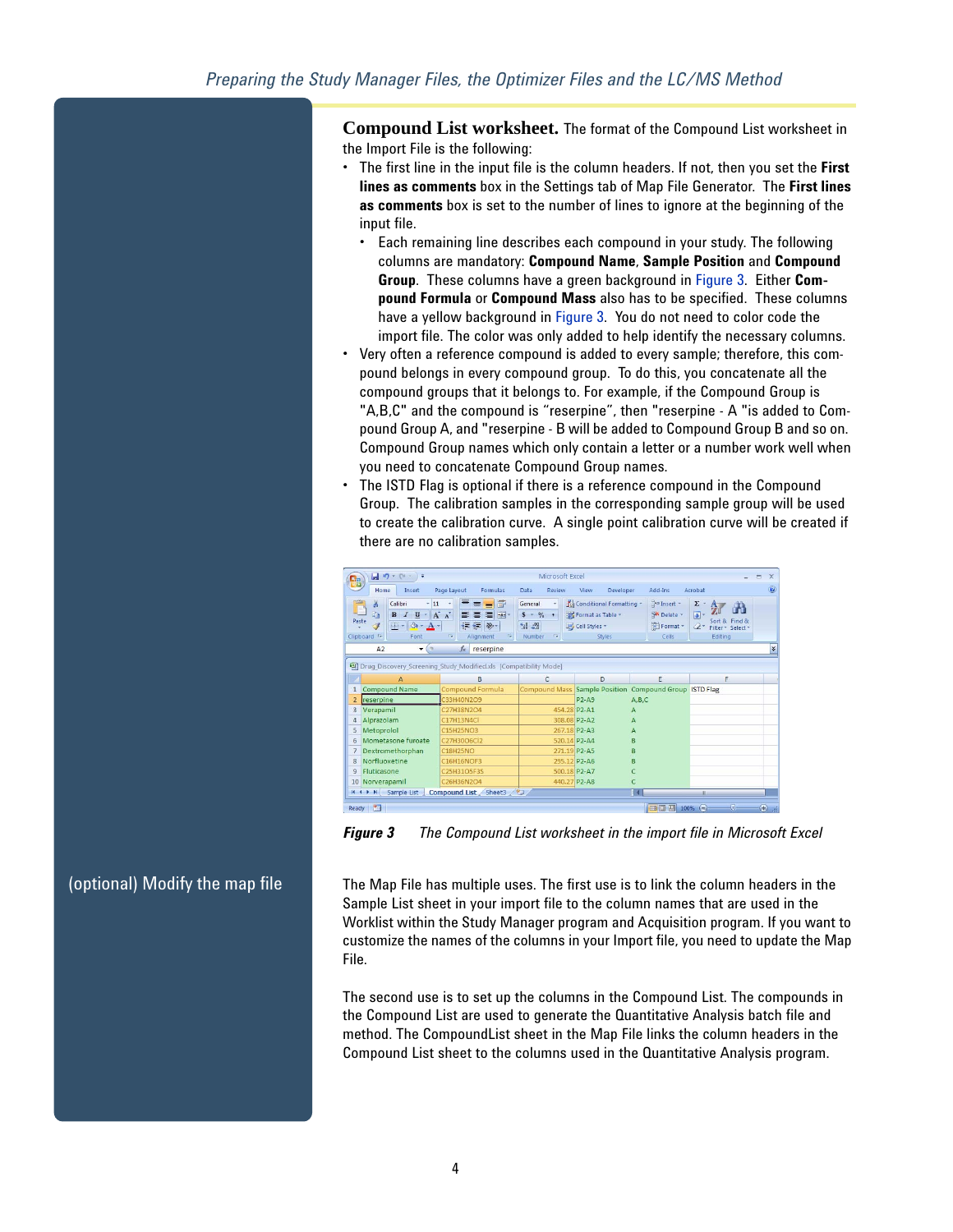<span id="page-4-0"></span>

|                                        | You usually do not need to modify the Map File. If you do want to modify the Map<br>File, you use the Map File Generator program. See the Agilent Drug Discovery<br>Screening Workflow Guide for details about modifying the map file.                                                                                                                          |
|----------------------------------------|-----------------------------------------------------------------------------------------------------------------------------------------------------------------------------------------------------------------------------------------------------------------------------------------------------------------------------------------------------------------|
| <b>Create Optimizer files</b>          | The Optimizer Software helps you optimize acquisition parameters. Specifically, it<br>automates the selection of the best precursor ions, the optimization of the fragmen-<br>tor voltage for each precursor ion, selection of the best product ions, and optimiza-<br>tion of collision energy values for each transition for a list of compounds you specify. |
|                                        | To do this task, you first need to create the method to acquire the compounds. For<br>more information, see "Set up the LC/MS Data Acquisition method" on page 5. You<br>do not need to acquire the data file.                                                                                                                                                  |
|                                        | The fragmentor voltage for the 6490 is set automatically during Autotune. The frag-<br>mentor voltage for a 6490 is not optimized. The fragmentor parameters and results<br>will not be displayed for a 6490 instrument.                                                                                                                                        |
|                                        | a Start the MassHunter Optimizer software.                                                                                                                                                                                                                                                                                                                      |
|                                        | b Set the optimization parameters in the Optimization in the Optimizer Setup tab.                                                                                                                                                                                                                                                                               |
|                                        | c Select the precursor ions in the Precursor Ion Selection tab.                                                                                                                                                                                                                                                                                                 |
|                                        | d Select the product ions in the Product Ion Selection tab.                                                                                                                                                                                                                                                                                                     |
|                                        | e Set up a compound list in the Compound Setup tab.                                                                                                                                                                                                                                                                                                             |
|                                        | Start the optimization process.                                                                                                                                                                                                                                                                                                                                 |
|                                        | g Review the results.                                                                                                                                                                                                                                                                                                                                           |
|                                        |                                                                                                                                                                                                                                                                                                                                                                 |
| <b>Create the MassHunter</b><br>method | You use the LC/MS Data Acquisition software to set the LC and Triple Quad parame-<br>ters that you want to use for your analysis.                                                                                                                                                                                                                               |
|                                        | You probably do not need to use the MassHunter Qualitative Analysis program for<br>this workflow. You can combine the Data Acquisition parameters and the Qualitative<br>Analysis parameters in the same method.                                                                                                                                                |
| Prepare the LC/MS system               | a If you have not already done so, condition the analytical column that you will use<br>for molecular weight confirmation.                                                                                                                                                                                                                                      |
|                                        | b Tune the instrument. See the Agilent MassHunter Data Acquisition Quick Start<br>Guide for more information.                                                                                                                                                                                                                                                   |
|                                        | c Purge the pump.                                                                                                                                                                                                                                                                                                                                               |
| Set up the LC/MS Data                  | a Open the Data Acquisition program to access the pane for editing methods.                                                                                                                                                                                                                                                                                     |
| <b>Acquisition method</b>              | b Enter LC parameters appropriate for the analysis.                                                                                                                                                                                                                                                                                                             |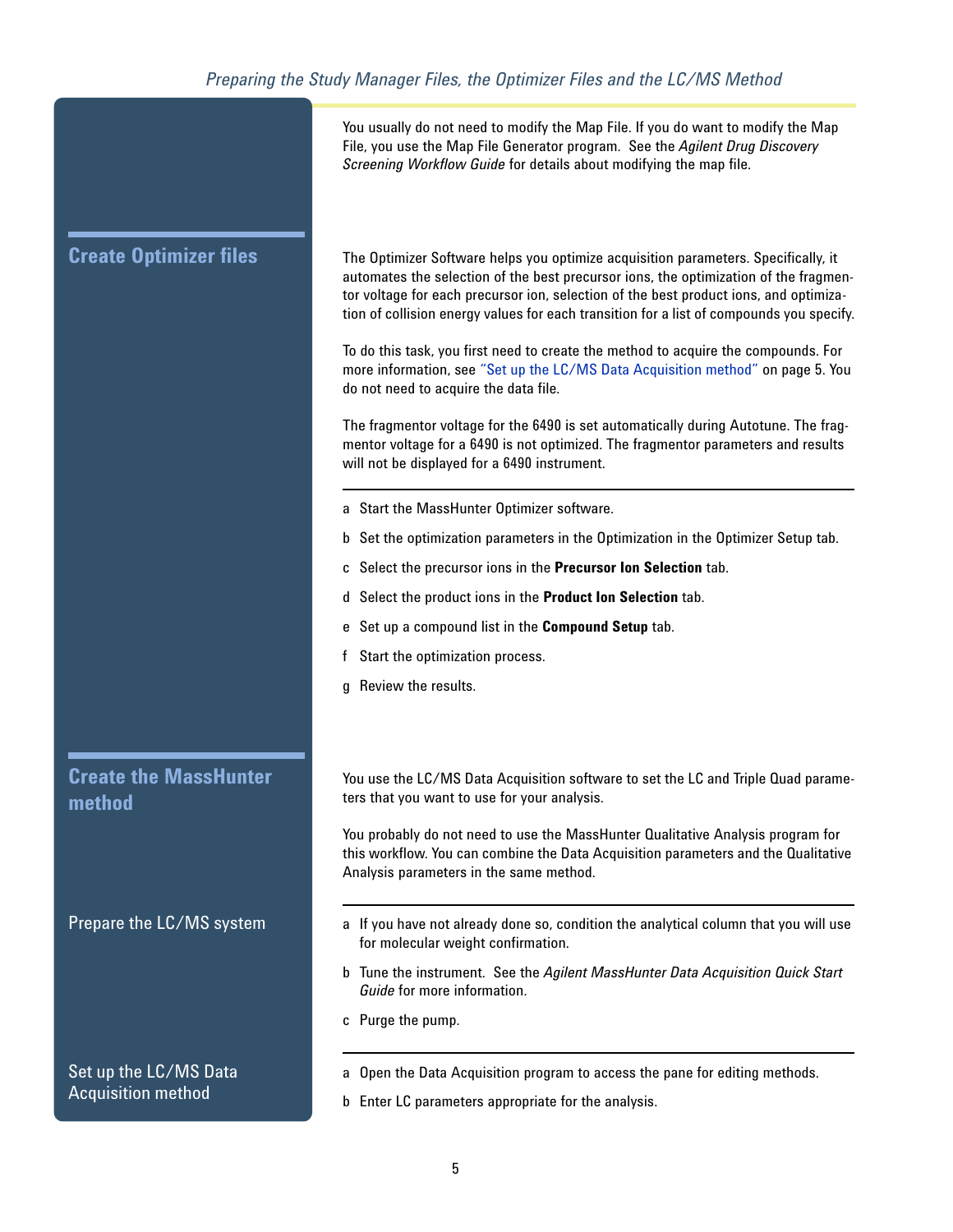- c Enter MS parameters appropriate for the analysis.
	- d Save the method.

In a Drug Discovery Screening study, you probably do not need to set up a Qualitative Analysis method. If you do, please refer to the Agilent Qualitative Analysis Familiarization Guide (Agilent publication G3336-90007, Revision B, February 2011) for more information. If you do add a Qualitative Analysis method to the Data Acquisition method, then you need to select **Both Acquisition and DA** for the **Part of Method to Run** in the Worklist Run Parameters dialog box.

- a Start the **Study Creator Enabler** program.
- b Enable the Drug Discovery Screening study.
- c (optional) Enable the the **Optimizer Automation**
- a Start the Study Manager program.
- b Set the Study Queue settings on the Settings tab. You can set the following options:
	- Whether to pause or continue when an error occurs during a study.
	- Whether to lock Data Acquisition when the Study Queue is running.
	- Whether or not to acquire the data files in "locked mode".
	- Whether or not to execute a standby script when the study is idle.
- a If necessary, start the Study Manager program.
- b Submit a Drug Discovery Screening study using an input file from Excel. You select the Drug Discovery screening study type in the Select Study Creator dialog box.

In this example, Custom was selected as the second Study Name option. Then, "DDS1" was typed in as the custom name.

(optional) Set up the Qualitative Analysis method

### <span id="page-5-0"></span>**Submitting and Running a Study**

- 1. Enable the Drug Discovery Screening study type
- 2. Set up Study Manager **Options**

3. Submit the Drug Discovery Screening study and start the Study Manager Queue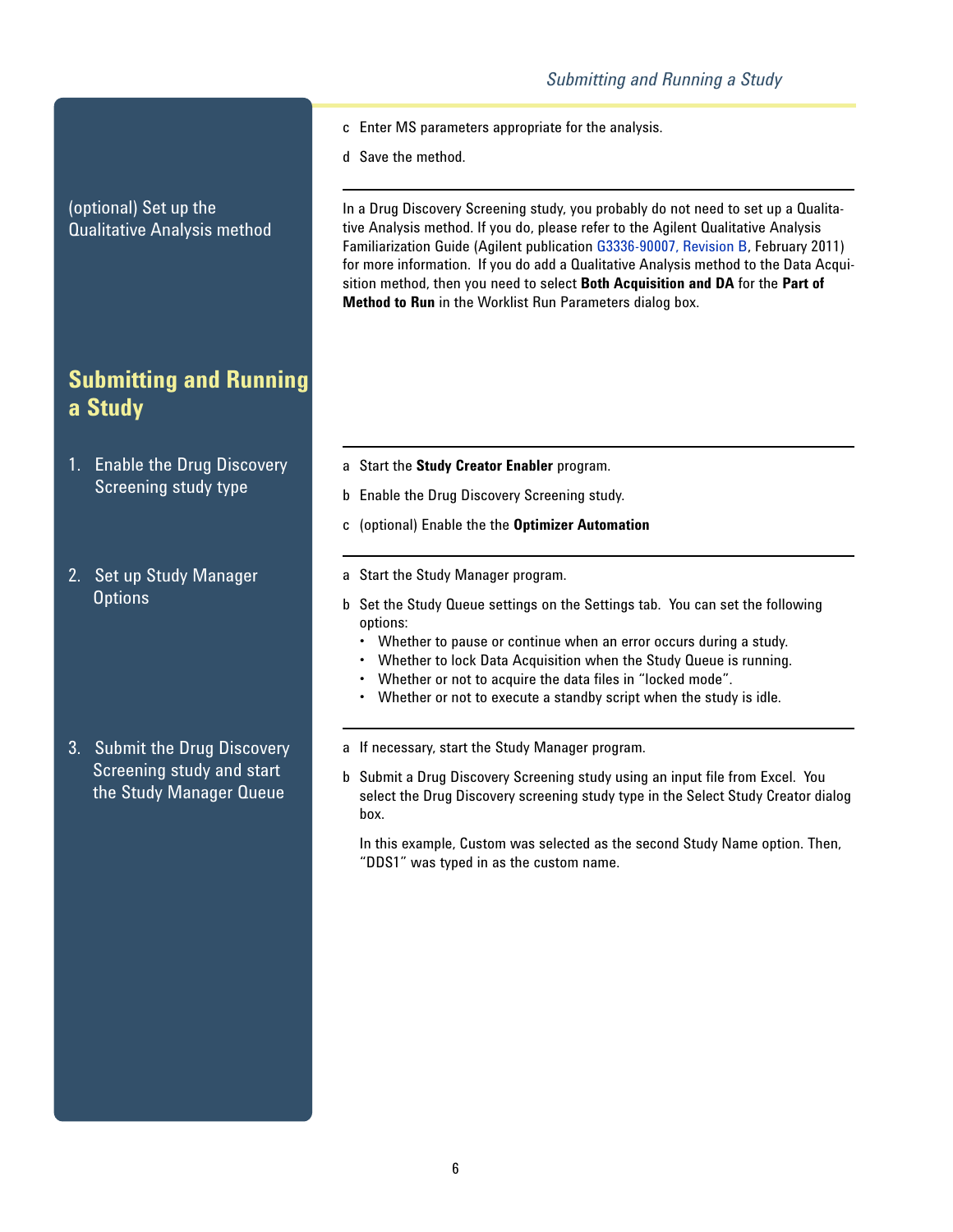|                                         | <b>Import</b>                                                                  |
|-----------------------------------------|--------------------------------------------------------------------------------|
| <b>Import File</b>                      |                                                                                |
| Import File:                            | Drug_Discovery_Screening_Study_072410-2 ~                                      |
|                                         | $\overline{\phantom{a}}$<br>Import File Path: C:\MassHunter\worklist_import\   |
|                                         |                                                                                |
| Study File                              |                                                                                |
| Study Name:                             | Date (MMDDYY)<br>DDS1                                                          |
|                                         | Use separator between name items Separator:                                    |
| Study File Path:                        | C:\MassHunter\studes<br>پ                                                      |
| Map File<br>Map File:<br>Map File Path: | Copy of DDS xml<br>C:\MassHunter\Configuration\atudy_creators\DDS\worklist_imp |
| Submitter:                              | Your Name                                                                      |

*Figure 4 Drug Discovery Screening Study Wizard - Import page*

- c Click the **Next** button. The Acquisition page is displayed. Select the **Method** and **Path**. You can also specify **Acquisition Method Parameters**.
- d Click **Next**. The Optimize page is displayed. Select the **Optimizer Database**, the **Optimizer Project** and either the **Positive Method** or the **Negative Method**.
- e Click **Next**. If the **Optimizer Project** or **Optimizer Database** has any errors, the errors are displayed in the Validation errors section. You need to fix any errors.
- f If no errors were found in the Optimize page, then the Worklist page is displayed. Review the worklist and make any necessary changes. Click the **Finish** button.
- g Click the **Start** button in the Home tab in the Ribbon.

For details about these procedures, see the *Agilent Drug Discovery Screening Workflow Guide*.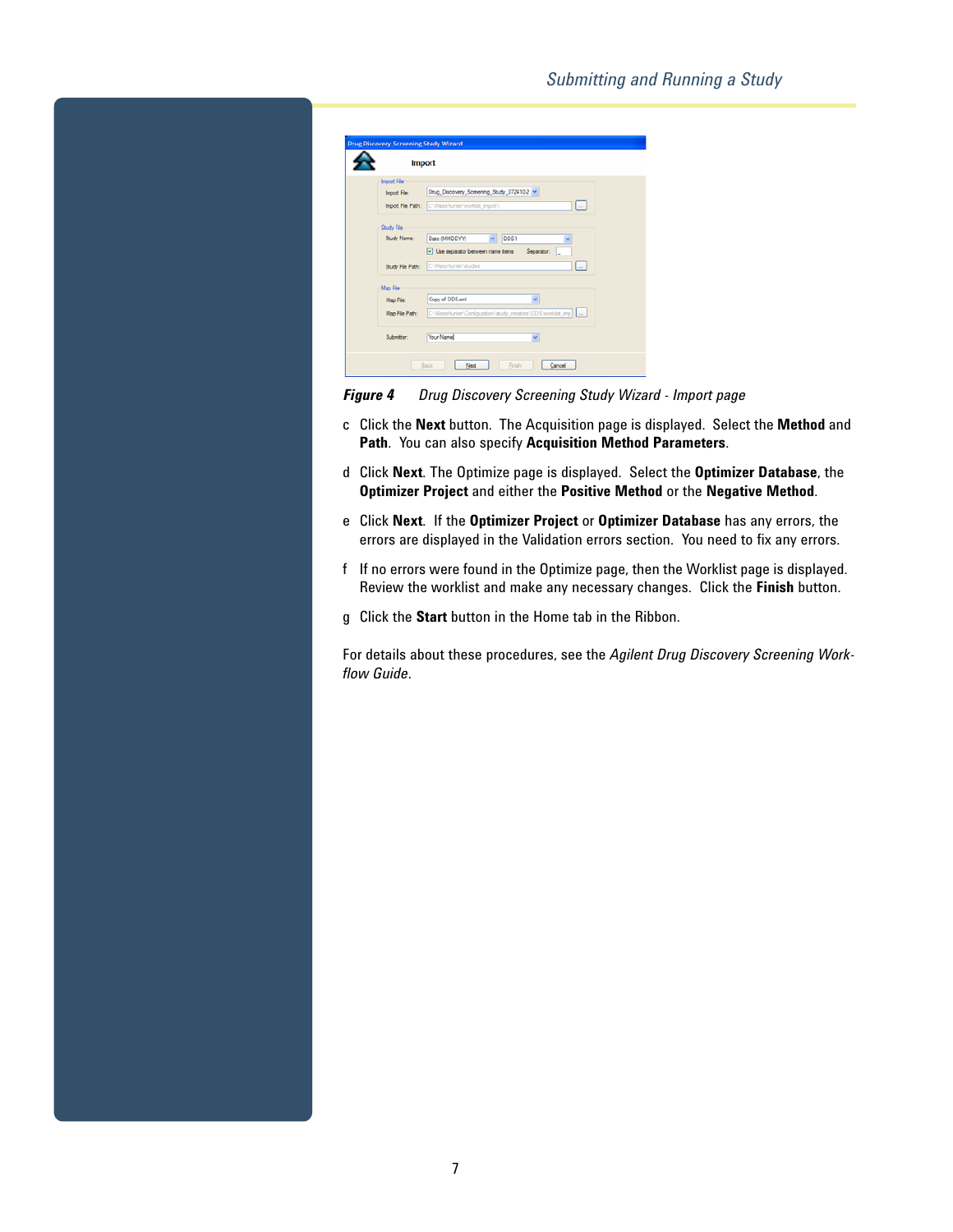### <span id="page-7-0"></span>**Reviewing Results in the Quantitative Analysis Program**

**Review the batch and method**

You use the Quantitative Analysis program to review the Quantitative Analysis Batch and method which were created as part of the study. The Quantitative Analysis method is created with the information from the Compound List worksheet in the Import File (see ["Create the study import file"](#page-2-1) on page 3).

- a Open the batch file that is in the study folder.
- b Click **View > Toolbars > Group Navigation** to add a toolbar to help you navigate through your results.
- c Select the **Sample/Compound Group** in the Group Navigation toolbar. Then, only the compounds in a compound group that match the sample group are shown.

The Quantitative Analysis program tries to apply all compounds in the study to every sample. The filters allow you to only show the compounds in a compound group that match the sample group.

Unless you filter the results, you see the red exclamation mark as some compounds will not be found if they don't match the sample group. The red exclamation marks in [Figure](#page-7-1) 5 can also mean that one (or more) of the values in that row of the batch table is not within the proper range. If you hover the mouse over the red exclamation mark, the error message is shown automatically.



<span id="page-7-1"></span>*Figure 5 MassHunter Quantitative Analysis program*

You can also use the Batch at a Glance program to review the Quantitative Analysis batch results. The Batch at a Glance program allows you to see the graphical results easily.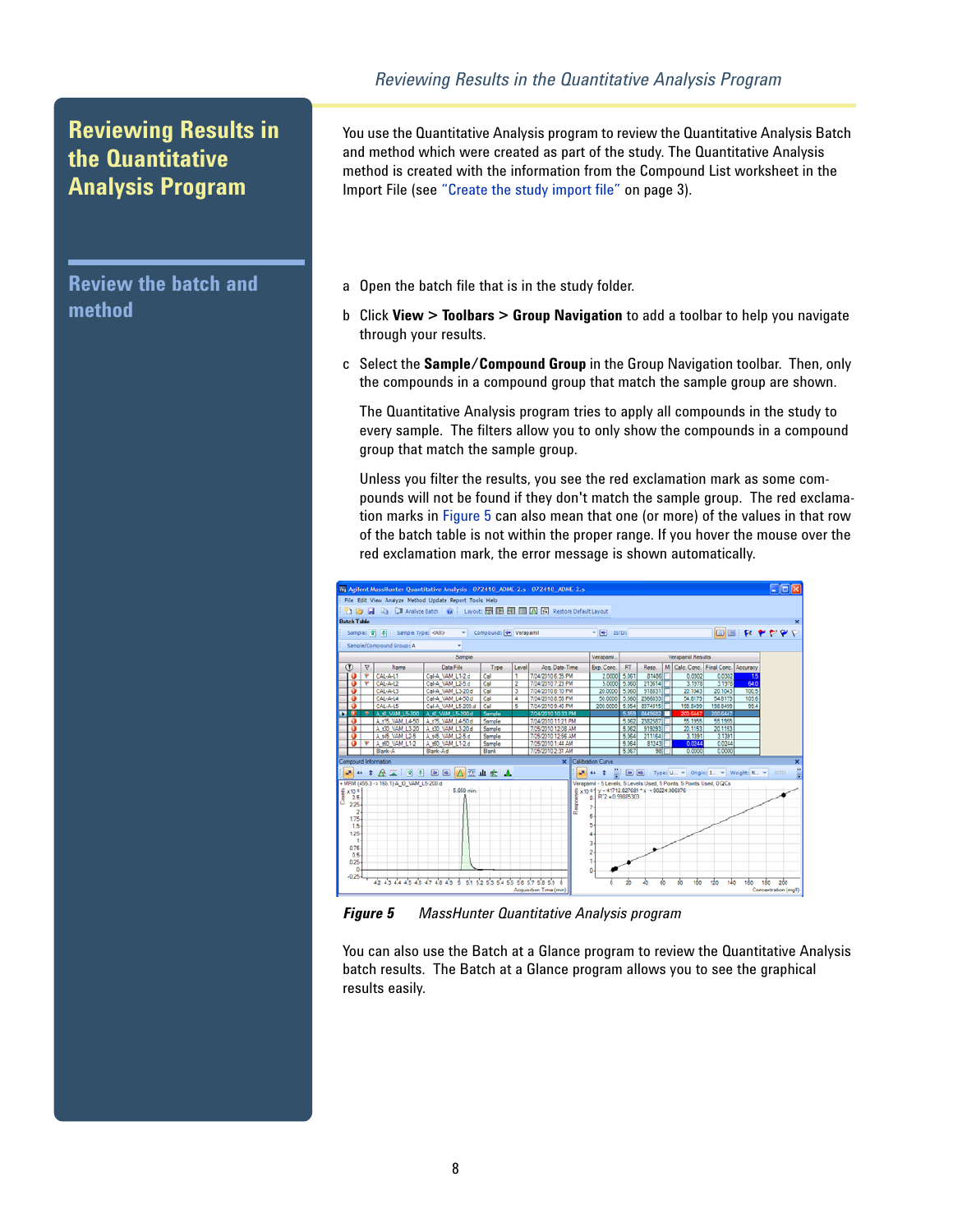| File Edit View Layout Help                                |                                                      |                                                                  |
|-----------------------------------------------------------|------------------------------------------------------|------------------------------------------------------------------|
| <b>Q A B H</b> $\leftrightarrow$ Verapamil<br>$-16$       | Panes: 3 x 5<br>$-1$                                 |                                                                  |
| CAL-A-L1 [Verapamil]<br>x104 455.3 -> 165.1 Area=81480    | CAL-B-L1 [Verapamil]<br>$x101$ 455.3 -> 165.1 Area=  | CAL-C-L1 [Verapamil]<br>$x101$ 455.3 -> 165.1 Area=              |
| 42444648<br>5 52 54 56 58                                 |                                                      | $\Omega$                                                         |
| CAL-A-L2 [Verapamil]<br>x104 455.3 -> 165.1 Area=213674   | CAL-B-L2 IVerapamil1<br>$x10$ 1 455.3 -> 165.1 Area= | CAL-C-L2 [Verapamil]<br>$x101$ <sup>1</sup> 455.3 -> 165.1 Area= |
| 42 44 46 48 5 52 54 56 58                                 | $0 -$                                                | $0 -$                                                            |
| CAL-A-L3 [Verapamil]<br>x10 5 455.3 -> 165.1 Area=918821  | CAL-B-L3 IVerapamil1<br>x10 1 455.3 -> 165.1 Area=   | CAL-C-L3 IVerapamil1<br>x10 1 455.3 -> 165.1 Area=               |
| 42 44 46 48 5 52 54 56 58                                 | $0 -$                                                | $0 -$                                                            |
| CAL-A-L4 [Verapamil]<br>x10 5 455.3 -> 165.1 Area=2366933 | CAL-B-L4 [Verapamil]<br>$x10$ 1 455.3 -> 165.1 Area= | CAL-C-L4 [Verapamil]<br>$x10^{-1}$ 455.3 -> 165.1 Area=          |
| 42 44 46 48 5 52 54 56 58                                 | $0 -$                                                | $\mathbf{0}$                                                     |
| CAL-A-L5 [Verapamil]<br>x10 6 455.3 -> 165.1 Area=8374815 | CAL-B-L5 (Verapamil)<br>$x101$ 1455.3 -> 165.1 Area= | CAL-C-L5 [Verapamil]<br>$x101$ <sup>1</sup> 455.3 -> 165.1 Area= |
| 42 44 46 48<br>5 52 54 56 58                              | $0 -$                                                | $\Omega$                                                         |

*Figure 6 MassHunter Compounds at a Glance program* 

You can change how the batch results are organized in the Setup Graphics dialog box.

*Figure 7 Organize tab in the Setup Graphics dialog box* 

#### **Print the Quantitative Analysis report**

The Drug Discovery Screening template (DDS.xltx) is installed in the *Report Templates/Quant* folder. This report is designed to print out compounds that match the sample group. If you use a different template, the report will include many blank pages as the report prints out compounds that do not match the sample group.

You can modify a template to create a custom report. See the *Agilent MassHunter Workstation Software Reporting Familiarization Guide* or the *Agilent MassHunter Reporting Training DVD* for help on customizing a template.

<span id="page-8-0"></span>**For More Information** For details about these procedures, see the *Agilent Drug Discovery Screening Workflow Guide*. Visit our Web site at [www.agilent.com/chem.](http://www.chem.agilent.com/en-US/Pages/Homepage.aspx)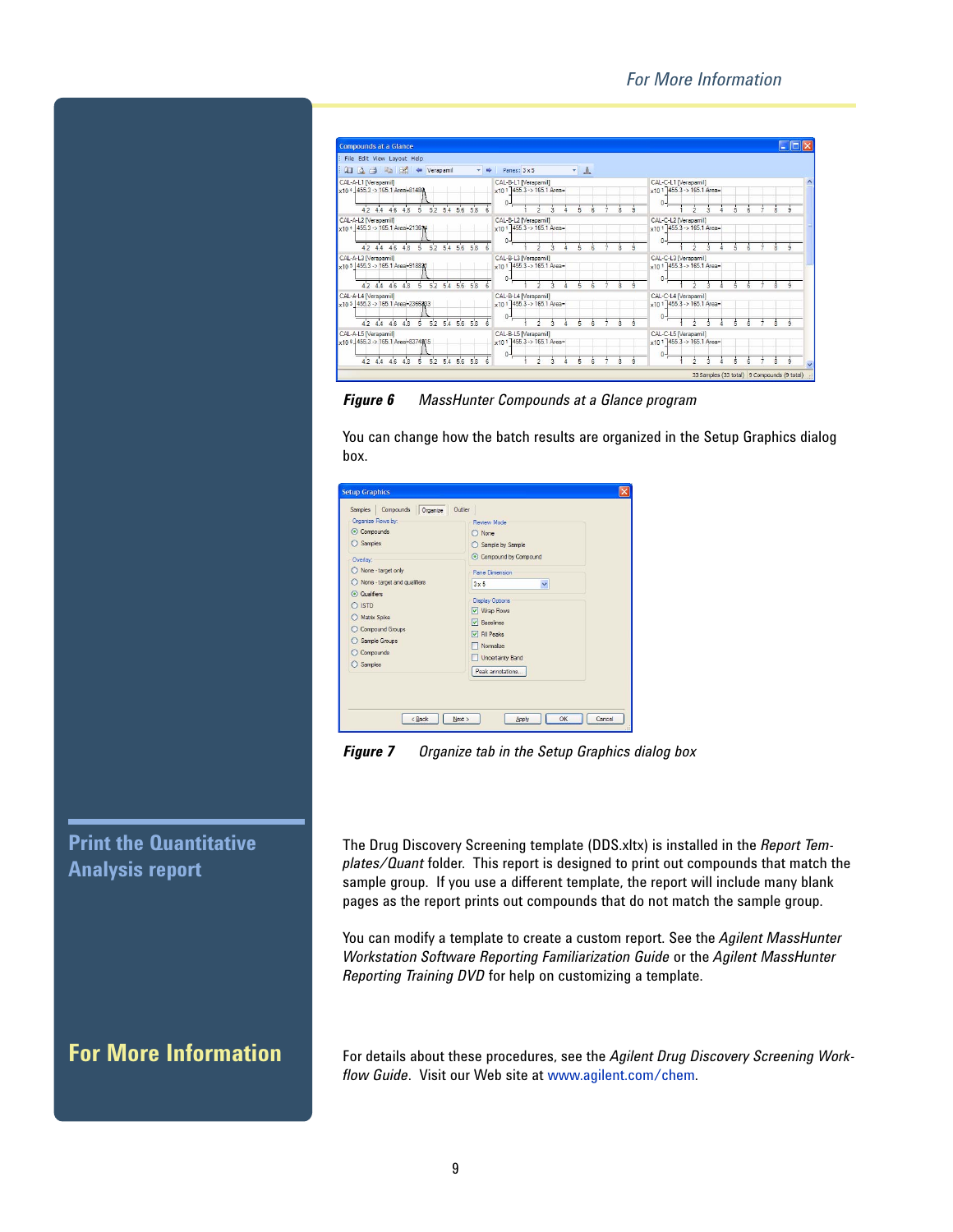